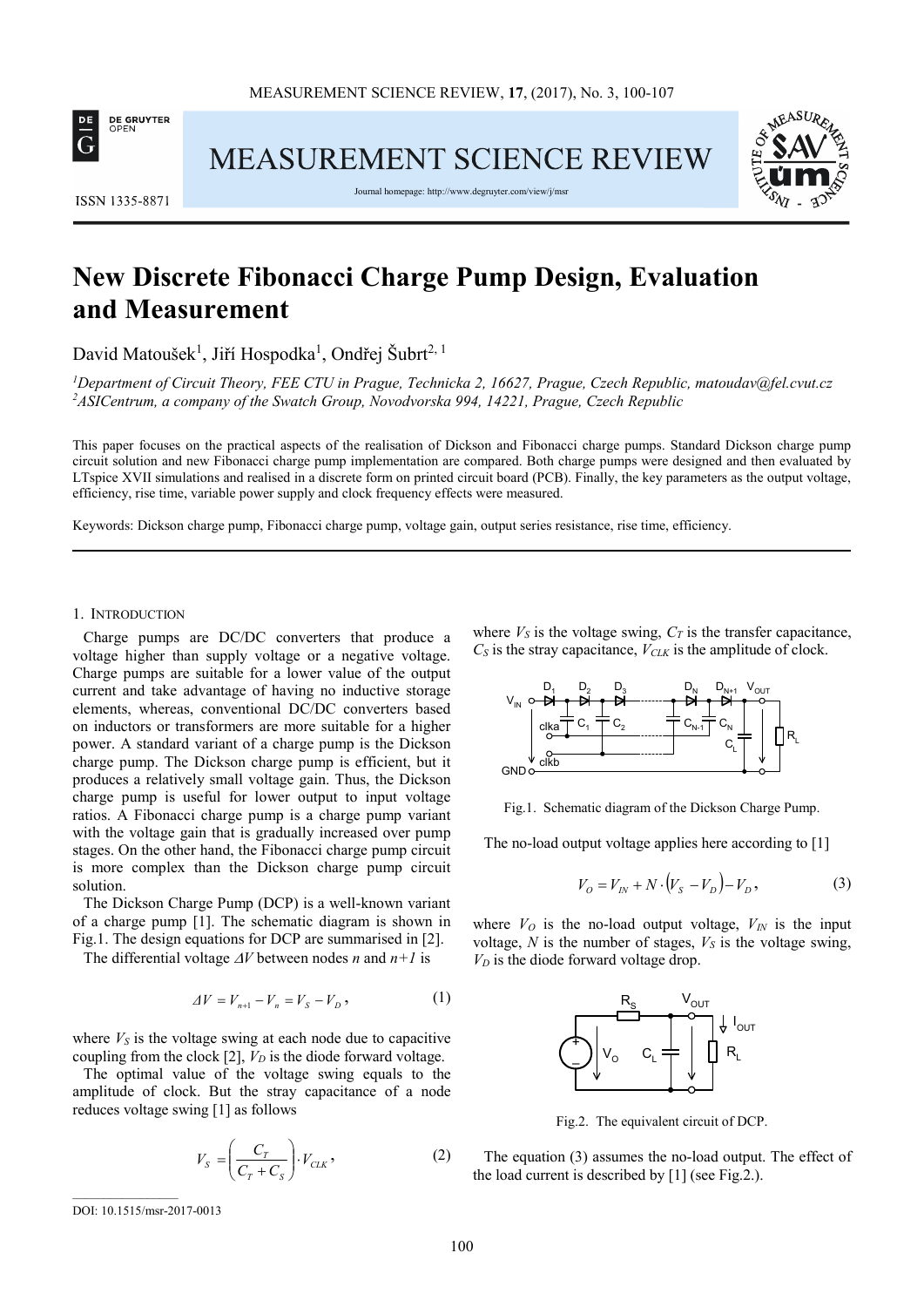$$
V_{OUT} = V_o - I_{OUT} \cdot R_s, \qquad (4)
$$

where  $V_{OUT}$  is the output voltage at load,  $V_O$  is the no-load output voltage,  $I_{OUT}$  is the load current  $(I_{OUT} \ge 0)$ ,  $R_S$  is the output series resistance of the charge pump.

Reference [1] defines the output resistance of the charge pump as the dependency on the number of stages *N*, transfer capacitance  $C_T$ , stray capacitance  $C_S$  and clock frequency  $f$ 

$$
R_s = \frac{N}{\left(C_r + C_s\right) \cdot f} \tag{5}
$$

The validity of (5) is limited by the finite resistance of the diodes in use and also the finite output resistance of clock drivers for generating clka and clkb signals [3]. Equation (5) assumes that influence of the resistance of diodes and clock drivers is sufficiently small in the relationship with the equivalent resistance of the transfer capacitors. This condition is usually granted for a low capacitance of the transfer capacitors. But for relatively high values of the transfer capacitance, (5) becomes invalid.

#### 2. SUBJECT & METHODS

The design of the Dickson charge pump and the Fibonacci charge pump was carried out and evaluated by simulations.

## *A. DCP design and evaluation*

The design rules for DCP are summarised in [2] and illustrated by Fig.3. We assume these charge pump specifications:

- power supply voltage  $V_{\text{IN}} = 3 V$ ,
- the minimal steady-state output voltage  $V_{\text{OUT}} = 30$  V at the output current  $I_{\text{OUT}} = 1 \text{ mA}$ ,
- the maximal ripple voltage of the output  $V_R = 15$  mV,
- the maximal rise time of the output  $t_R = 65$  ms.



Fig.3. Design-flow diagram.

At first, the number of stages of the Dickson charge pump was estimated by (3) and (4). Ideally, we assume  $V_s = V_{IN}$ ,  $V_D = 0$ ,  $R_S = 0$  then the required number of stages is (6). Thus, the number of stages estimation is  $N = 9$ . As it is evident, the number of stages must be increased. We set  $N = 11$ .

$$
N = \frac{V_{OUT}}{V_{IN}} - 1\,,\tag{6}
$$

Secondly, the capacitance of capacitors was calculated from known values of the output voltage and current and required rise time of the output (7) [2]. The calculated value is used for the transfer and load capacitors ( $C = C_T = C_L$ ). We calculate  $C = 2.17 \text{ }\mu\text{F}$  and then we set  $C = 2.2 \text{ }\mu\text{F}$ .

$$
C = \frac{I_{OUT} \cdot t_R}{V_{OUT}},\tag{7}
$$

where *C* is the load and transfer capacitance,  $V_{OUT}$ ,  $I_{OUT}$ ,  $t_R$ are the voltage, current, and rise time of the output.

As the third step, the clock frequency was calculated from known values of the output current, output ripple voltage, and load capacitance  $(8)$  [1]. We calculate  $f = 30.3$  kHz and then we set  $f = 33$  kHz.

$$
f = \frac{I_{OUT}}{V_R \cdot C_L},\tag{8}
$$

where *f* is the clock frequency,  $I_{OUT}$  is the output current,  $V_R$ is the ripple voltage of the output, *CL* is the load capacitance.

Finally, we select the transistors and diodes. All design parameters are listed in Table 1.

Table 1. Input design parameters and result device parameters.

| Parameter              | Value or device                                                     |  |  |  |
|------------------------|---------------------------------------------------------------------|--|--|--|
| Output voltage         | $V_{\text{OUTmin}} = 30 \text{ V} (I_{\text{OUT}} = 1 \text{ mA}).$ |  |  |  |
| Rise time of output    | $t_{\rm Rmax}$ = 65 ms.                                             |  |  |  |
| Ripple voltage         | $V_{\text{Rmax}} = 15$ mV.                                          |  |  |  |
| Clock frequency        | $f = 33$ kHz.                                                       |  |  |  |
| Supply voltage         | $V_{\text{IN}} = 3 V.$                                              |  |  |  |
| Capacitances           | $C_L = C_T = 2.2 \mu F$ .                                           |  |  |  |
| NMOS transistor        | 2N7002                                                              |  |  |  |
|                        | $(V_{DSS} = 60 V, V_{GS(th)} = 2.1 V).$                             |  |  |  |
| <b>PMOS</b> transistor | <b>BSS84</b>                                                        |  |  |  |
|                        | $(V_{DSS} = -50 V, V_{GS(th)} = -1.7 V).$                           |  |  |  |
| Schottky diode         | PMEG4010BEA                                                         |  |  |  |
|                        | $(V_{\rm RRM} = 40 \text{ V}, V_{\rm D} = 155 \text{ mV}).$         |  |  |  |

The final DCP schematic diagram is shown in Fig.4. This circuit solution uses one common clock signal CLK only. The clock signals clka and clkb are derived from the CLK by two inverters  $M_1$ ,  $M_2$  and  $M_3$ ,  $M_4$ . Thus, these clock signals are overlapped. This solution is easier than a generation of non-overlapped clock signals. At this point, overlapping is not a key factor for the DCP function (this phenomenon does not kill the DCP voltage gain).

The proposed DCP was simulated in LTspice XVII from Linear Technology Corporation. Results from simulations are the output no-load voltage  $V_0 = 34.90$  V and output voltage  $V_{\text{OUT}} = 32.78$  V at load ( $I_{\text{OUT}} = 1$  mA). The rise time of the output is  $t_R = 37.07$  ms, and the ripple voltage of the output is  $V_R = 7.23$  mV (p-p).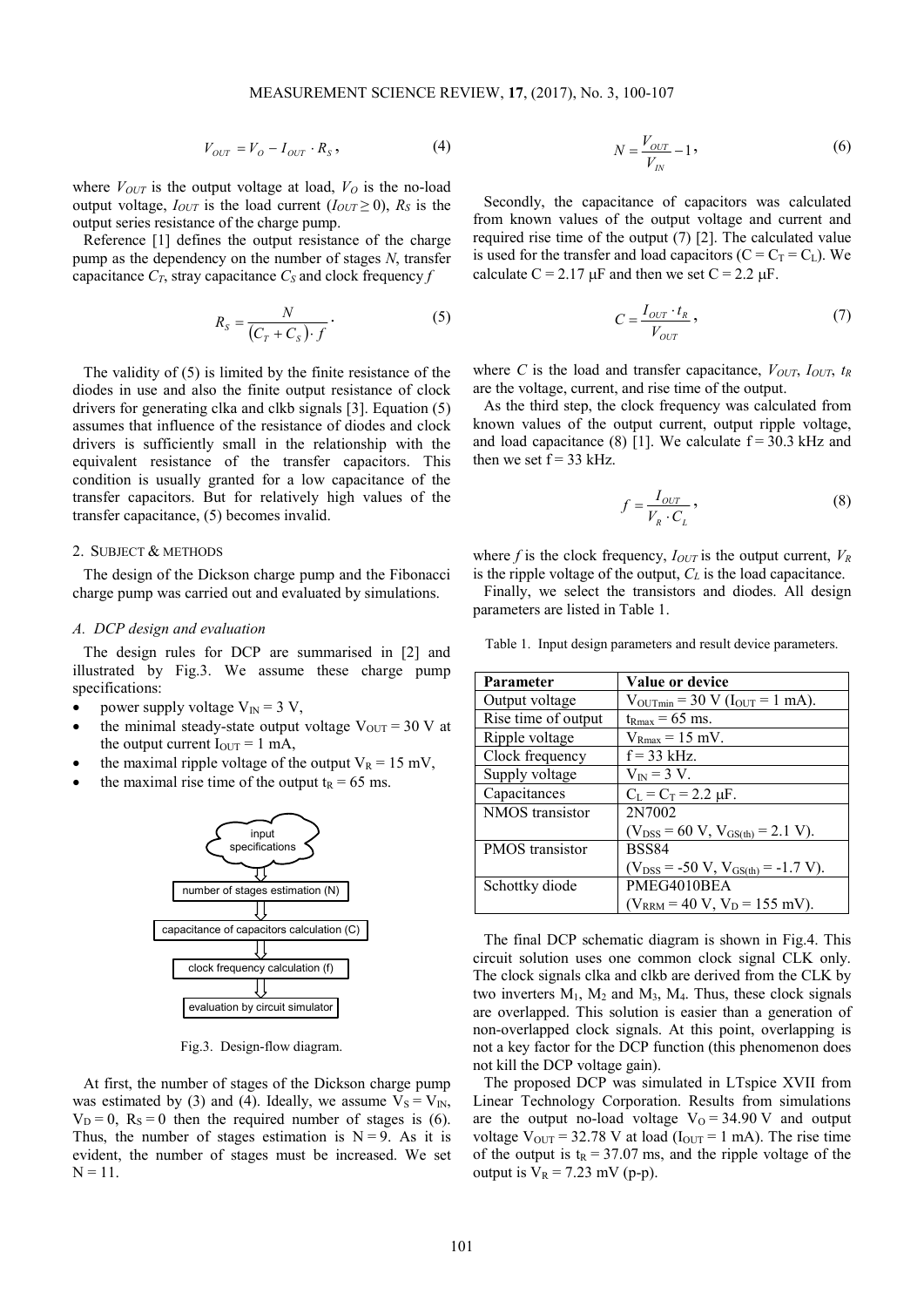

Fig.4. Schematic diagram of the 11-stage DCP.

#### *B. Fibonacci Charge Pump principles*

Fibonacci Charge Pump (FCP) [4], [5] is a voltage multiplier with a gradually increasing voltage gain of the stages. The voltage gain of the stage is defined as a Fibonacci number (the Fibonacci sequence is: 1, 1, 2, 3, 5, 8,  $13, 21, \ldots$ ).

Schematic diagram of the Fibonacci charge pump is shown in Fig.5.



Fig.5. Schematic diagram of the 4-stage Fibonacci charge pump.

The voltages of the individual nodes  $V_1$  to  $V_4$  in periodic steady-state are gradually shifted about multiple of the voltage gain of the first stage. Thus, the 4-stage FCP produces the no-load output voltage  $V_O = V_{IN} + 7 \cdot V_{IN}$ . Generally, the no-load output voltage  $V<sub>O</sub>$  is

$$
V_o = V_{I N} + V_{I N} \cdot \sum_{n=1}^{N} F_n, \qquad (9)
$$

where *N* is the number of stages,  $F_n$  is the Fibonacci number of the nth order (F<sub>1</sub> = 1, F<sub>2</sub> = 1, for  $n \ge 3$ : F<sub>n</sub> = F<sub>n-1</sub> + F<sub>n-2</sub>).

The effect of the load current is similar as in DCP and it is described in Fig.2. and by the equation (4). The output series resistance of FCP is discussed in [6].

## *C. Proposed FCP realisation*

For a given case according to Table 1., the number of FCP stages must be set to  $N = 5$ , because the ideal no-load output voltage for the 5-stage FCP is  $V_0 = 39$  V. A lower value of the number of stages is not sufficient (e.g. for  $N = 4$  the noload output voltage is  $V_0 = 24$  V only) because the required output voltage at the load is 30 V minimally. The values and types of devices according to Table 1. are unchanged for FCP realisation. Thus, we can compare key parameters of DCP versus FCP.

Realisation of the Fibonacci charge pump is more complicated than the Dickson charge pump circuit solution.

The key problem is that FCP uses two floating switches for each stage. For the first stage from Fig.5. these switches are marked as 1 and 2. The switch #1 can be realised as a diode, but the switch #2 must be realised as a transistor. This high-side switch must be realised as a PMOS transistor. This solution is more suitable than driving an NMOS high-side switch. The switch #3 can be realised as an NMOS transistor that works as a low-side switch. To summarise, the switches for the first stage are realised by diode  $D_1$  (switch #1), transistor  $M_{1b}$  (switch #2) and transistor  $M_{1a}$  (switch #3), see Fig.6.

The second problem of FCP realisation is generating of a driving signal for the switches #2 and #3 for the next stage. A driver for the next stage must be supplied from the output of a current stage and inverts a clock signal to the next stage. The optimal solution of this problem is an auxiliary inverter [7] that is supplied from the output of a current stage and driven from the clock signal of a current stage. This inverter generates inverted and voltage shifted clock signal for the next stage. For example, the second stage of FCP is driven by inverter  $M_{1c}$ ,  $M_{1d}$ , see Fig.6.

The presence of the auxiliary inverter implies the fact that a shoot-through current arises. The intermediate nodes are discharged by this shoot-through current. Thus, the power consumption is increased. This problem may be solved by a more complex architecture of the inverter with an auxiliary current limiter.

The second problem of the implemented auxiliary inverter is the propagation delay. The propagation delay of inverters is gradually increased from the input to the output of the charge pump. The timing discrepancy between the stages may cause a loss of a charge. Thus, the clock period should be set sufficiently long related to this propagation delay.

Proposed new circuit solution of FCP according to Fig.6. was verified by simulation in LTspice XVII. Results from simulations are the output no-load voltage  $V_0 = 35.00 V$ , output voltage  $V_{\text{OUT}} = 33.14 \text{ V}$  at load ( $I_{\text{OUT}} = 1 \text{ mA}$ ), rise time of the output  $t_R = 17.37$  ms, and ripple voltage of the output  $V_R = 7.24$  mV (p-p).

The question of an optimal value of the clock frequency is very important in a relationship with the above-mentioned influence of the shoot-through current. The capacitance  $C = 2.2 \mu F$  and the frequency  $f = 33 \text{ kHz}$  calculated from (7) and (8) were used as a reference design. Both these parameters were proportionally changed to values:  $C = 1 \mu F$ and f = 73.3 kHz, C = 4.7  $\mu$ F and f = 15.6 kHz, C = 10  $\mu$ F and  $f = 7.33$  kHz. The simulation results are presented in Fig.7.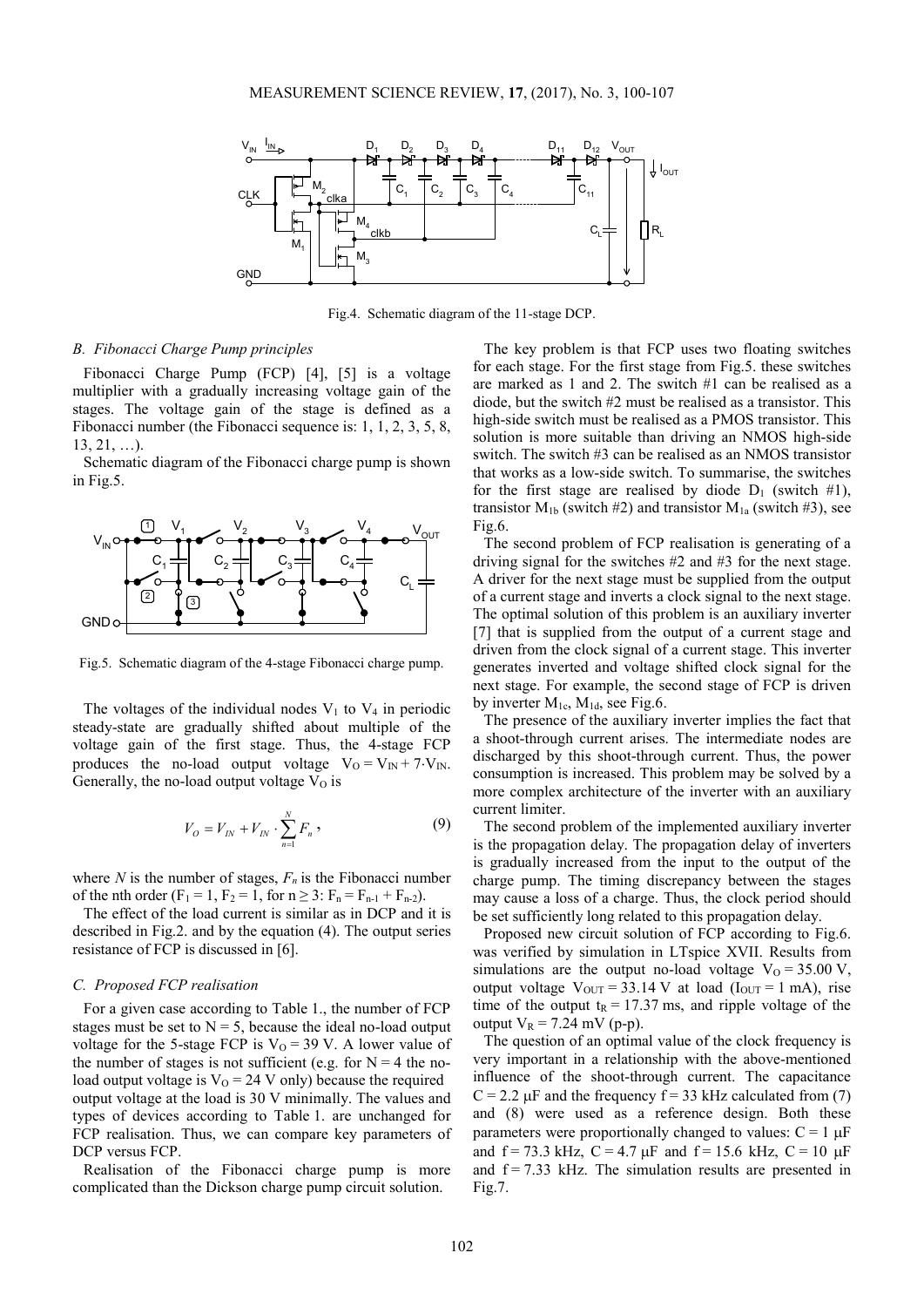

Fig.6. Schematic diagram of the 5-stage FCP.



Fig.7. Efficiency vs. output current for various values of capacitance of capacitors.

The increase of the clock frequency by two times approx. to  $f = 73.3$  kHz causes a significant decrease of the efficiency at low values of the output current, whereas, the clock frequency decrease causes the efficiency boosting. The reference design  $(C = 2.2 \mu F$  and  $f = 33 \text{ kHz})$  was used as a compromise between the efficiency and capacitors values.

#### 3. MEASUREMENT PROCEDURE AND RESULTS

Proposed 11-stage Dickson charge pump (see Fig.4.) and 5-stage Fibonacci charge pump (see Fig.6.) were realised from discrete devices that are listed in Table 1. The realised PCBs contain five terminals for connecting the input voltage  $V_{IN}$ , output voltage  $V_{OUT}$ , GND (ground), and the clock signal (see Fig.8.).

Fig.8. shows PCB samples of the first realisation of the proposed DCP and FCP. These samples were realised as single-sided PCBs. The second realisation of DCP and FCP were implemented as double-sided PCBs. The 11-stage DCP had dimensions  $42.55 \times 11.91$  mm. The 5-stage FCP had dimensions  $40.32 \times 12.38$  mm.

The key parameters of both charge pumps were measured by the circuit according to Fig.9. The ammeters  $A_1$  and  $A_2$ measure the input and output currents. The input current corresponds to the consumed current, and the output current corresponds to the current of a load. The voltmeters  $V_1$  and V2 measure the input and output voltage. The used voltmeters had input resistances 20 MΩ.

We compensated a voltage drop of the ammeter  $A_1$  in the time of the measurement. Thus, the input voltage was regulated to value  $V_{IN} = 3$  V accurately. The clock generator produced a square wave signal with frequency 33 kHz and voltage swing 0 to 3 V.



Fig.8. Photography of samples of the first realisation of DCP (top) and FCP (bottom).



Fig.9. Schematic diagram of the measured circuit.

The FCP propagation delay from the clock input to the clock output of the last inverter  $(M_{4c}, M_{4d}, \text{see Fig.6.})$  was 76 ns by the maximum. Thus, the measured value of the propagation delay is sufficiently small in comparison with the clock signal period (for frequency 33 kHz we get period 30 µs approx.).

#### *A. Output voltage vs. output current*

The output voltage vs. output current characteristic is a relationship between the output voltage and the corresponding output current. The measured and simulated characteristics for the 11-order DCP and the 5-order FCP are shown in Fig.10.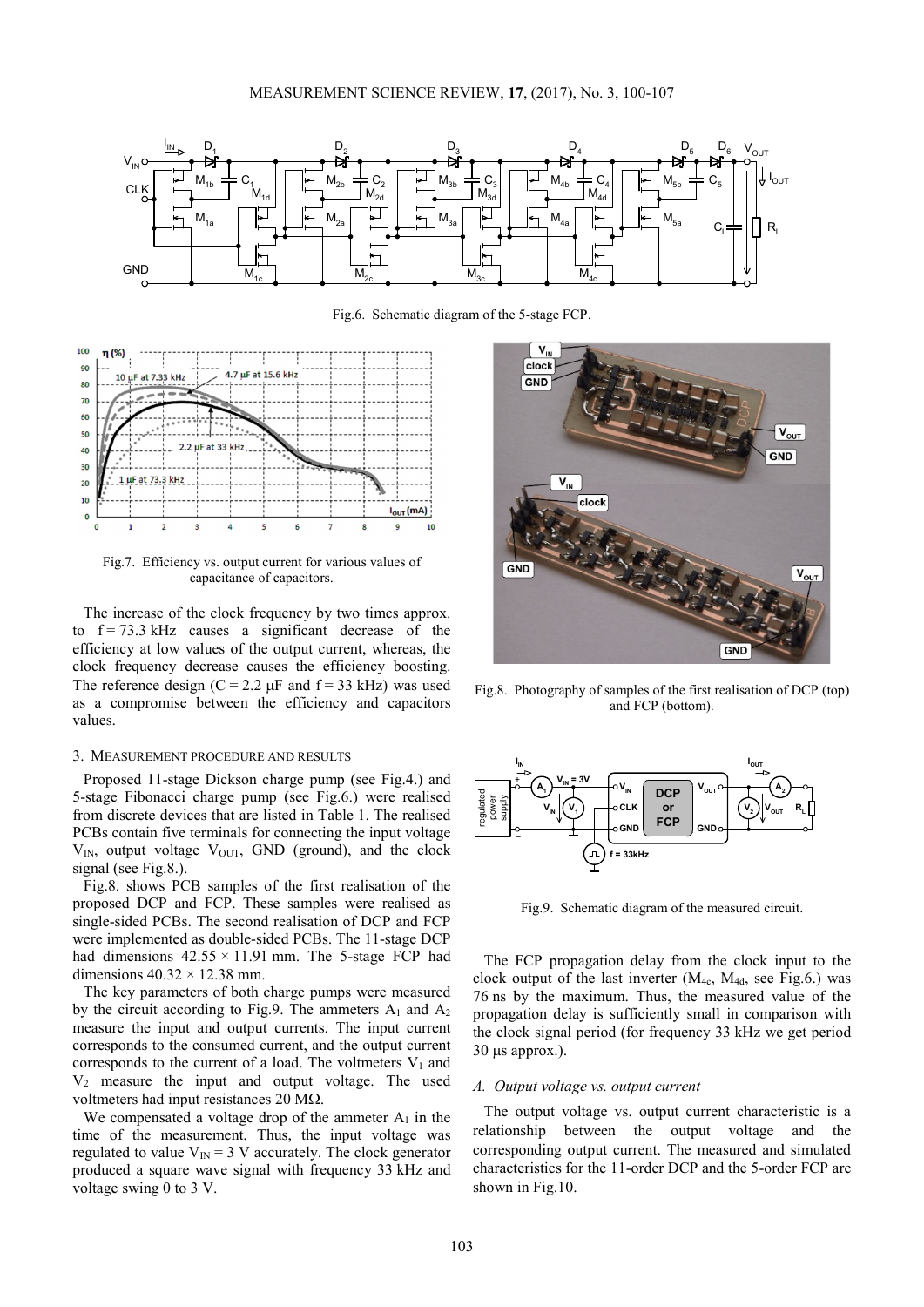

Fig.10. Output voltage vs. output current.

The measured characteristic of the 11-order DCP contains a region with negative differential resistance around  $I_{\text{OUT}} = 5.3 \text{ mA}$  (Fig.10., Fig.11., Fig.12., Fig.14., Fig.16.). This effect is caused by simplified construction of DCP clock drivers (see Fig.4.). The used clock drivers (inverters) are loaded by a relatively high capacitance and have not enough driving capacity. Moreover, the first inverter M1, M<sup>2</sup> drives the second inverter  $M_3$ ,  $M_4$ . The total load of the first inverter caused a significant increase of rising and falling edges of clka and decrease of the clka magnitude. Thus, the second inverter is not optimally driven. The described effect dominates especially at a higher value of the output current. Notice that due to the usage of discrete components, there was a slightly limited choice among MOS transistors. The inverters in the FIB pump are even a bit stronger than what is needed. On the other hand, adding more buffers to the DCP would penalize the efficiency of DCP – therefore we keep the DCP pump for simplicity as it is.

The difference between simulated and measured results is relatively high. This effect is predominantly caused by the threshold voltage variability of used transistors and diodes. The used transistors and diodes have a lower value of the threshold voltage than the value defined in simulated models.

The output series resistance  $R<sub>S</sub>$  for the output current  $I_{\text{OUT}} = 1$  mA can be calculated by [8]

$$
R_{S} = \frac{\Delta V_{OUT}}{\Delta I_{OUT}} = \frac{V_{OUT2} - V_{OUT1}}{I_{OUT1} - I_{OUT2}}\,,\tag{10}
$$

where  $R<sub>S</sub>$  is the output series resistance,  $V<sub>OUT1</sub>$  is the output voltage at the output current  $I_{OUT1}$ ,  $V_{OUT2}$  is the output voltage at the output current *IOUT2*.

For the 11-stage DCP were measured values:  $V_{\text{OUT1}} = 33.7 \text{ V}$  at  $I_{\text{OUT1}} = 0.714 \text{ mA}$ ,  $V_{\text{OUT2}} = 32.7 \text{ V}$  at I<sub>OUT2</sub> = 1.485 mA and calculated R<sub>S</sub> = 1.30 k $\Omega$ . For the 5stage FCP were measured values:  $V_{\text{OUT1}} = 34.4 \text{ V}$  at  $I_{\text{OUT1}} = 0.729 \text{ mA}$ ,  $V_{\text{OUT2}} = 33.5 \text{ V}$  at  $I_{\text{OUT}} = 1.52 \text{ mA}$  and calculated  $R_s = 1.14$  kΩ.

#### *B. Efficiency vs. output current*

The efficiency of both charge pumps is calculated as the average output power to average input power ratio. The average value of the power is defined by [8]

$$
P = \frac{1}{T} \int_{0}^{T} v(t) \cdot i(t) \cdot dt,
$$
\n(11)

where  $P$  is the average value of the power,  $T$  is the period, *v(t), i(t)* are the voltage and current.

The used ammeters measure the average value of a current [9], and the input and output voltage in the steady-state are close to DC. Thus, the calculation of power can be simplified to form (12).

$$
P = \frac{1}{T} \int_{0}^{T} v(t) \cdot i(t) \cdot dt = \frac{V}{T} \int_{0}^{T} i(t) \cdot dt = V \cdot I, \qquad (12)
$$

where  $V$  is the DC voltage,  $I$  is the average value of the current.

We calculated the efficiency by (13) from measured values of the ammeters and voltmeters.

$$
\eta = \frac{P_{OUT}}{P_{IN}} \cdot 100\% = \frac{V_{OUT} \cdot I_{OUT}}{V_{IN} \cdot I_{IN}} \cdot 100\% \,,\tag{13}
$$

where  $\eta$  is the efficiency,  $P_{OUT}$ ,  $P_{IN}$  are the average values of the output power and consumed power on input, *VOUT, IOUT*,  $V_{IN}$ ,  $I_{IN}$  are the measured values of voltages and currents.

The measured and simulated characteristics  $\eta = f(I_{\text{OUT}})$  for the 11-order DCP and the 5-order FCP are shown in Fig.11.

The difference between simulated and measured results was caused by the threshold voltage variability of used transistors and diodes, again. The measured efficiency of FCP is higher than DCP over the all observed range of the output current.



Fig.11. Efficiency vs. output current.

## *C. Output voltage and efficiency vs. output current for various input voltages*

The line regulation is an important characteristic of a charge pump. This characteristic corresponds to decreasing voltage of a system powered by batteries that are gradually discharged. The input voltage  $V_{IN}$  was regulated to values 2.8 V, 2.9 V, and 3 V accurately. Simultaneously, the amplitude of clock was set to the same value as the input voltage. The load was set to  $R_L = 30$  kΩ.

The resulting characteristics from Fig.12. show that the output voltage of DCP is higher than the required value  $V_{\text{OUT}} = 30 \text{ V}$  at load R<sub>L</sub> = 30 kΩ. These values are 31.1 V, 31.7 V, 32.9 V.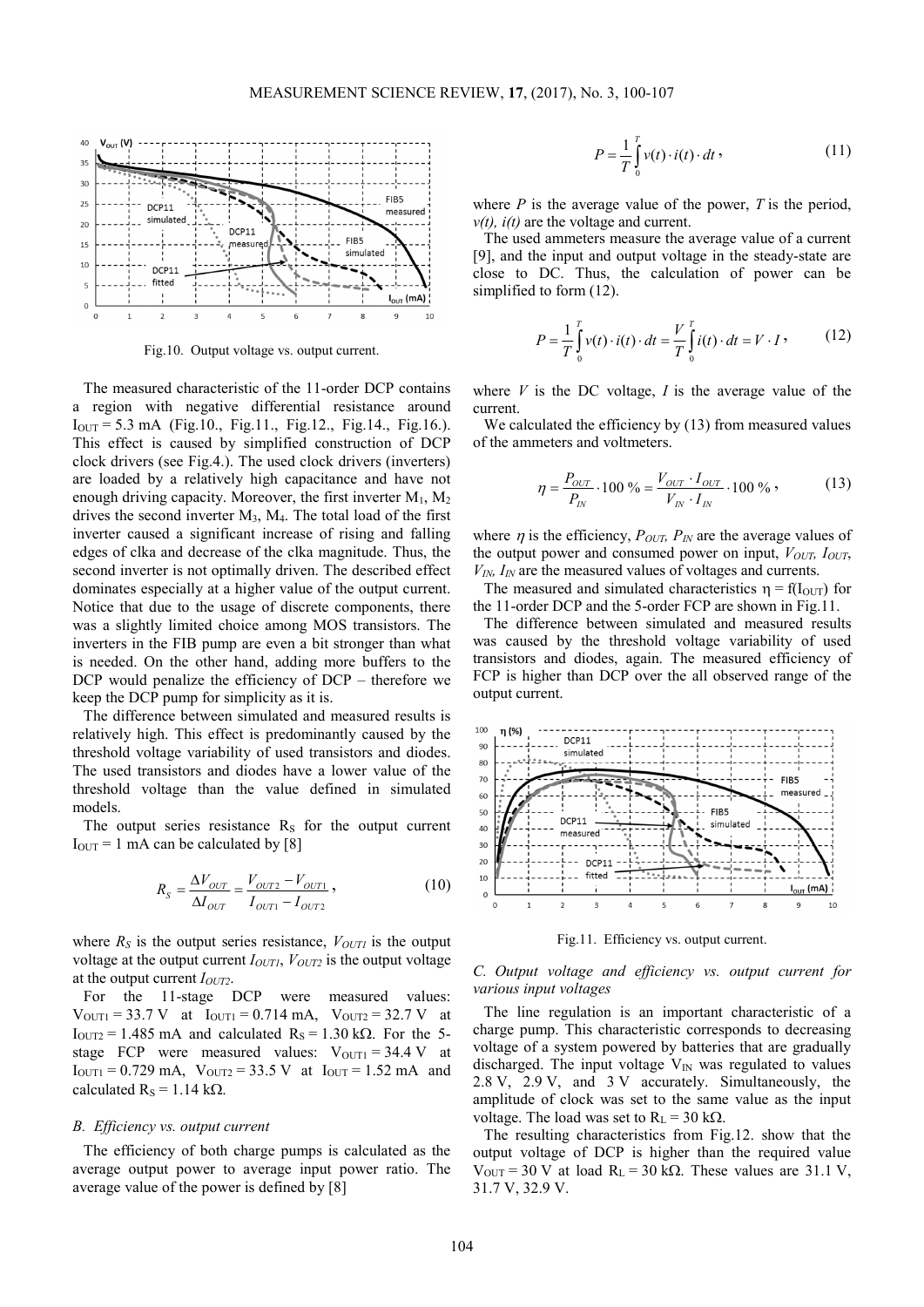

Fig.12. DCP output voltage vs. output current for various input voltages.

The resulting characteristics from Fig.13. show that the output voltage of FCP is higher than the required value  $V_{\text{OUT}}$  = 30 V at load R<sub>L</sub> = 30 kΩ. These values are 31.2 V, 32.3 V, 33.8 V.



Fig.13. FCP output voltage vs. output current for various input voltages.

Secondly, the influence of the input voltage to the efficiency was measured, see Fig.14. and Fig.15.

The resulting efficiency characteristics of DCP from Fig.14. show that the efficiency for lower values of the output current is independent of the value of the input voltage. These characteristics are very similar up to the output current  $I_{\text{OUT}} = 1.4 \text{ mA}$ .

The resulting efficiency characteristics of FCP from Fig.15. show that the efficiency for lower values of the output current is independent of the value of the input voltage. These characteristics are very similar up to the output current  $I_{\text{OUT}} = 3 \text{ mA}$ .



Fig.14. DCP efficiency vs. output current for various input voltages.



Fig.15. FCP efficiency vs. output current for various input voltages.

*D. Output voltage and efficiency vs. output current for various clock frequencies* 

The clock frequency was subsequently set to values 10 kHz, 33 kHz, and 100 kHz.

The 11-stage DCP produced the output voltage at load  $R_L = 30 k\Omega$ ,  $V_{OUT} = 32.6 V$ ,  $32.9 V$ ,  $33.1 V$  for clock frequency 10 kHz, 33 kHz, and 100 kHz. Thus, the DCP conforms to the required value of the output voltage  $V_{\text{OUT}} = 30$  V at the output current  $I_{\text{OUT}} = 1$  mA.

The 5-stage FCP produced the output voltage at load  $R_L = 30 k\Omega$ ,  $V_{OUT} = 27.2 V$ , 33.8 V, 30.1 V for clock frequency 10 kHz, 33 kHz, and 100 kHz. Thus, the FCP conforms to the required value of the output voltage  $V_{\text{OUT}} = 30$  V at the output current  $I_{\text{OUT}} = 1$  mA except clock frequency 10 kHz.

The resulting efficiency characteristics of DCP from Fig.16. show that the efficiency for lower values of the output current is independent of the value of the clock frequency. These characteristics are very similar up to the output current  $I_{\text{OUT}} = 2 \text{ mA}$ .



Fig.16. DCP efficiency vs. output current for various clock frequencies.

The resulting efficiency characteristics of FCP from Fig.17. show that the value of optimal clock frequency is 33 kHz. The efficiency is strongly dependent on frequency. At the lower frequencies, the FCP generates a lower output voltage. Thus, the efficiency has a lower value too (13). At the higher frequencies, the cross current of internal FCP inverters is increased. Thus, the input consumed current is increased too. The result is a lower value of the efficiency (13).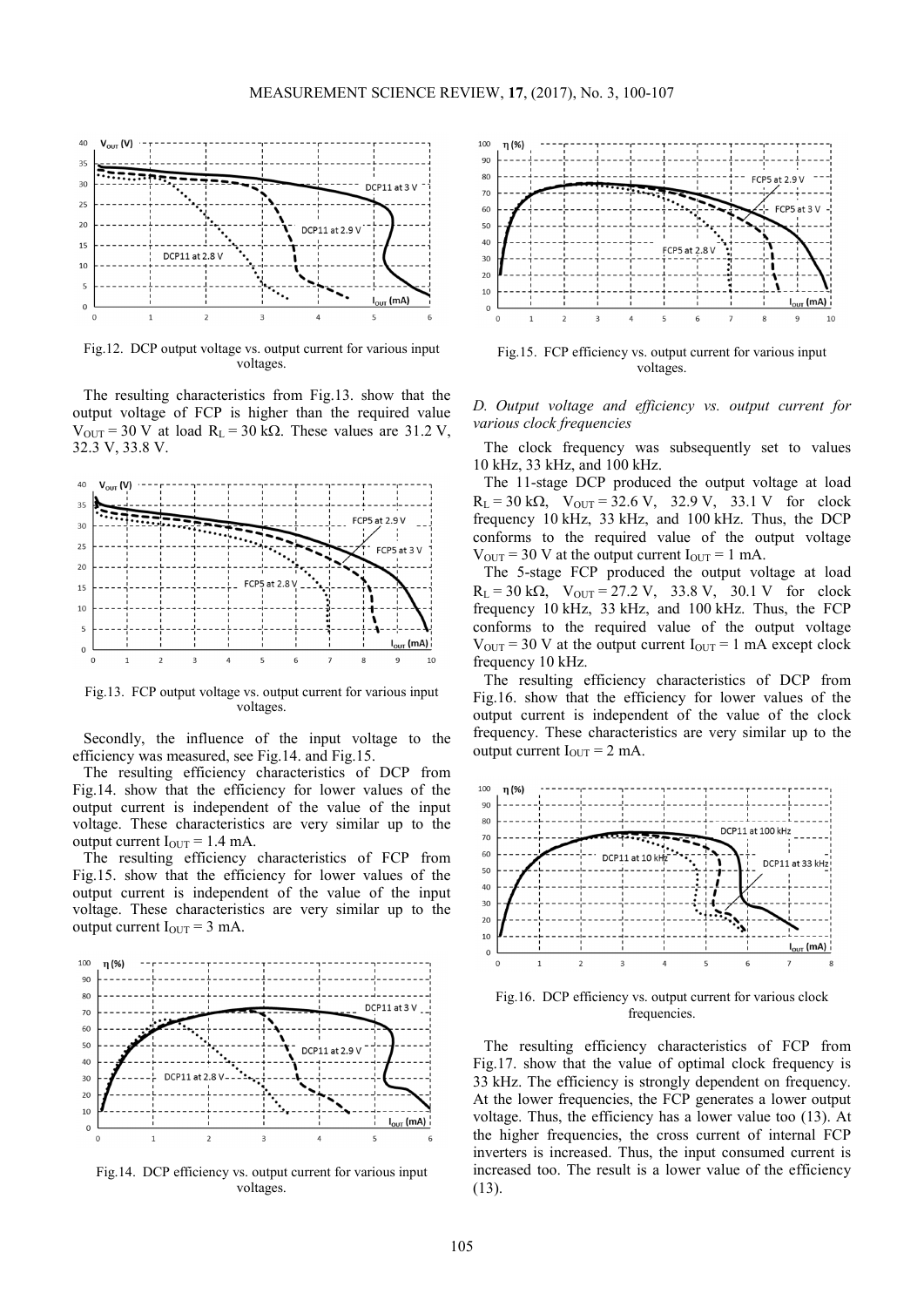

Fig.17. FCP efficiency vs. output current for various clock frequencies.

## *E. Rise time measurement*

The ramp of the output voltage was recorded by a digital oscilloscope in the arrangement depicted in Fig.18. The channel 1 was connected to the input and used as a synchronization source. The channel 2 was used for scanning of the output. The oscilloscope was configured for triggering by channel 1 and for a single shot. The oscilloscope recorded the ramp of the output voltage after closing the switch S.



Fig.18. Schematic diagram of the CUT test bench.

These oscillograms were recorded for the load resistance  $R<sub>L</sub> = 30 k\Omega$ . The used value of the load resistance implies the required minimal output voltage  $V_{OUT} = 30$  V at current  $I_{OUT} = 1$  mA.



Fig.19. Oscillogram of the ramp of the DCP output at load  $R_L = 30 k\Omega$ .

Both charge pumps produced the steady-state output voltage higher than the required minimal value. The 11 stage DCP had the rise time  $t_{RDCP} = 73.8$  ms and the 5-stage FCP had the rise time  $t_{\text{RFCP}} = 14.7 \text{ ms}$ .



Fig.20. Oscillogram of the ramp of the FCP output at load  $R_L = 30 k\Omega$ .

#### 4. RESULTS

The key parameters of the 11-stage Dickson charge pump and 5-stage Fibonacci charge pump are summarised and compared in Table 2.

| Parameter        | DCP11<br>sim           | <b>DCP11</b><br>meas   | FCP5<br>sim            | FCP5<br>meas      |
|------------------|------------------------|------------------------|------------------------|-------------------|
| $V_{\text{OUT}}$ | 31.7 V                 | 32.9 V                 | 32.6                   | 33.8 V            |
| η                | 81 %                   | $60\%$                 | $61\%$                 | 69%               |
| $R_{S}$          | $2.24 \text{ k}\Omega$ | $1.30 \text{ k}\Omega$ | $1.58 \text{ k}\Omega$ | 1.14 k $\Omega$   |
| tr               | $45.3 \text{ ms}$      | 73.8 ms                | $17.9$ ms              | $14.7 \text{ ms}$ |
| $V_{Rp-p}$       | $7 \text{ mV}$         | $11 \text{ mV}$        | $7 \text{ mV}$         | $10 \text{ mV}$   |
| $N_{C}$          | 12                     | 12                     | 6                      | 6                 |
| $N_D$            | 12                     | 12                     | 6                      | 6                 |
| $\rm N_{T}$      |                        |                        | 18                     | 18                |

Table 2. Comparison of simulated and measured results  $(V_{IN} = 3 V, f = 33 kHz, R<sub>L</sub> = 30 kΩ)$ .

*DCP11sim*, *DCP11meas* mean the results from simulation or measurement of DCP, *FCP5sim*, *FCP5meas* mean the results from simulation or measurement of FCP, *VIN*, *VOUT* are the input and output voltages, *f* is the clock frequency,  $R_L$  is the load resistance,  $\eta$  is the efficiency,  $R_S$  is the output series resistance for output current 1 mA, *tR* is the rise time of the output, *VRp-p* is the peek-to-peek ripple voltage of the output, and *NC*, *ND*, *NT* are the required number of capacitors, diodes, and transistors.

Compared to DCP, the extra costs on FIB could potentially allow making a high-performance CP eliminating effectively the number of capacitors in the design. Notice that low loss capacitors could be expensive components. This fact, together with a limited number of low loss capacitors, tends to achieve much higher efficiency.